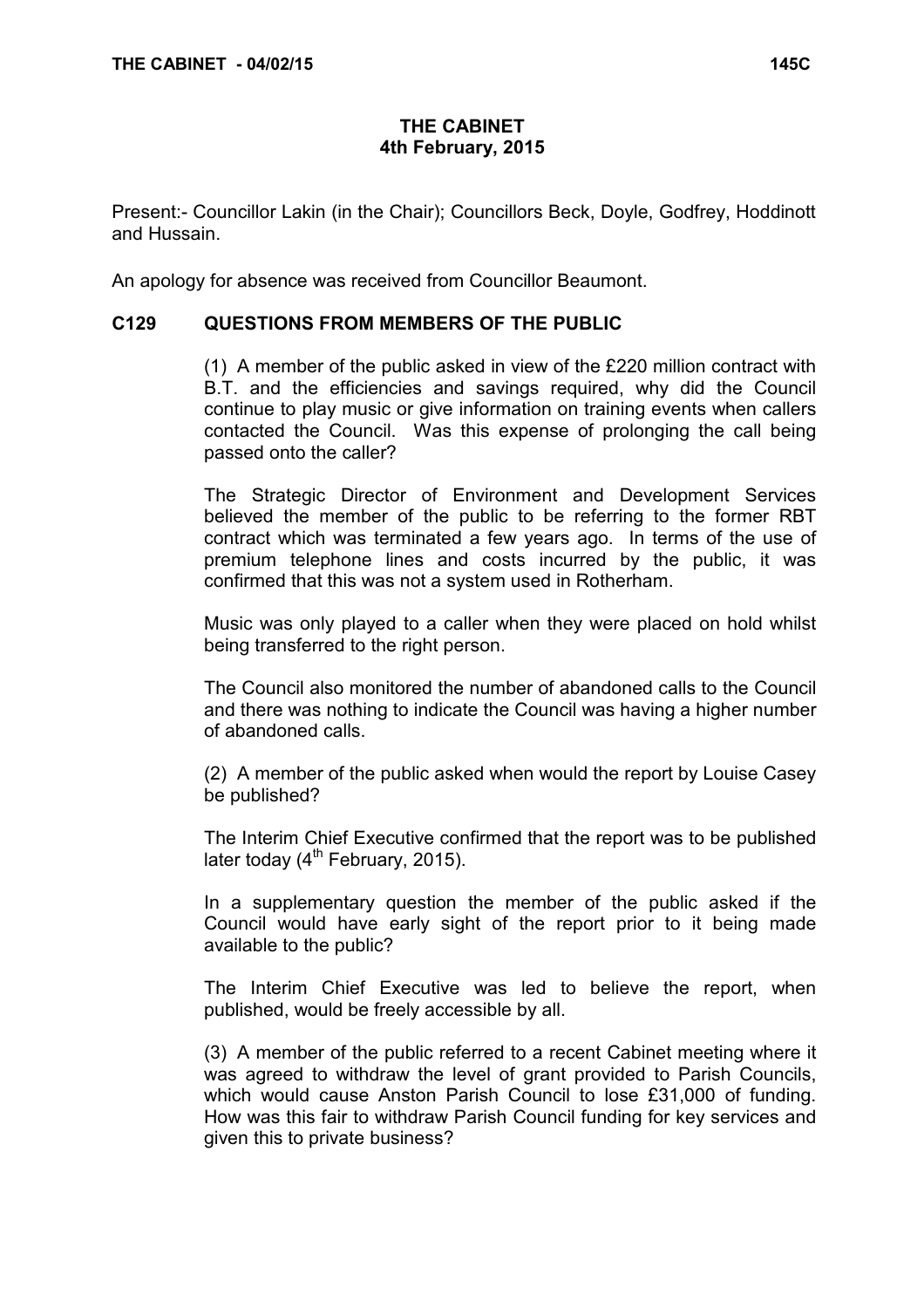The Deputy Leader pointed out it was unfair, but this was directly as a result of the funding cuts by Central Government to the revenue support grant, which would take place over the next few years and which was being passed on to Parish Councils.

This was not a situation the Council wished to be in, but the funding had been protected for 2015/16 to allow Parish Councils time to prepare for the proposed reduction in funding in future years.

In a supplementary question the member of the public did not accept the answer provided and that this was as a direct result of the Government funding cuts. Why was funding to Parish Councils being cut when the Cabinet were to discuss on today's agenda a proposed loan to Magna of £350,000 with money going to private businesses? Residents were being denied the services they required, which was unacceptable.

The Deputy Leader pointed out that the loan to Magna would be considered in the context of the Council receiving a return on this business, but pointed out that the effect of receiving 28% less of the revenue support grant had to be managed.

## C130 DECLARATIONS OF INTEREST

 Councillor Beck, Cabinet Member for Business Growth and Regeneration, declared a disclosable pecuniary interest in Minute No. 141 (Magna Trust Loan) on the basis that the Chamber of Commerce were members of the trust of Magna.

## C131 REVENUE BUDGET MONITORING FOR THE PERIOD ENDING 31ST DECEMBER 2014

 Councillor Hoddinott, Deputy Leader, introduced a report by the Strategic Director of Resources and Transformation which provided details of progress on the delivery of the Revenue Budget for 2014/15 based on performance for the first nine months of this financial year. It was currently forecast that the Council would overspend against its Budget by £2.103m (+1.0%); an improvement of £873k since the last report to Cabinet in December (October monitoring report).

The current forecast outturn excluded the costs of implementing recommendations from the Jay report and the Ofsted Inspection, and the costs which would be borne by the Council in respect of the Corporate Governance Inspection.

The main reasons for the forecast overspend were:-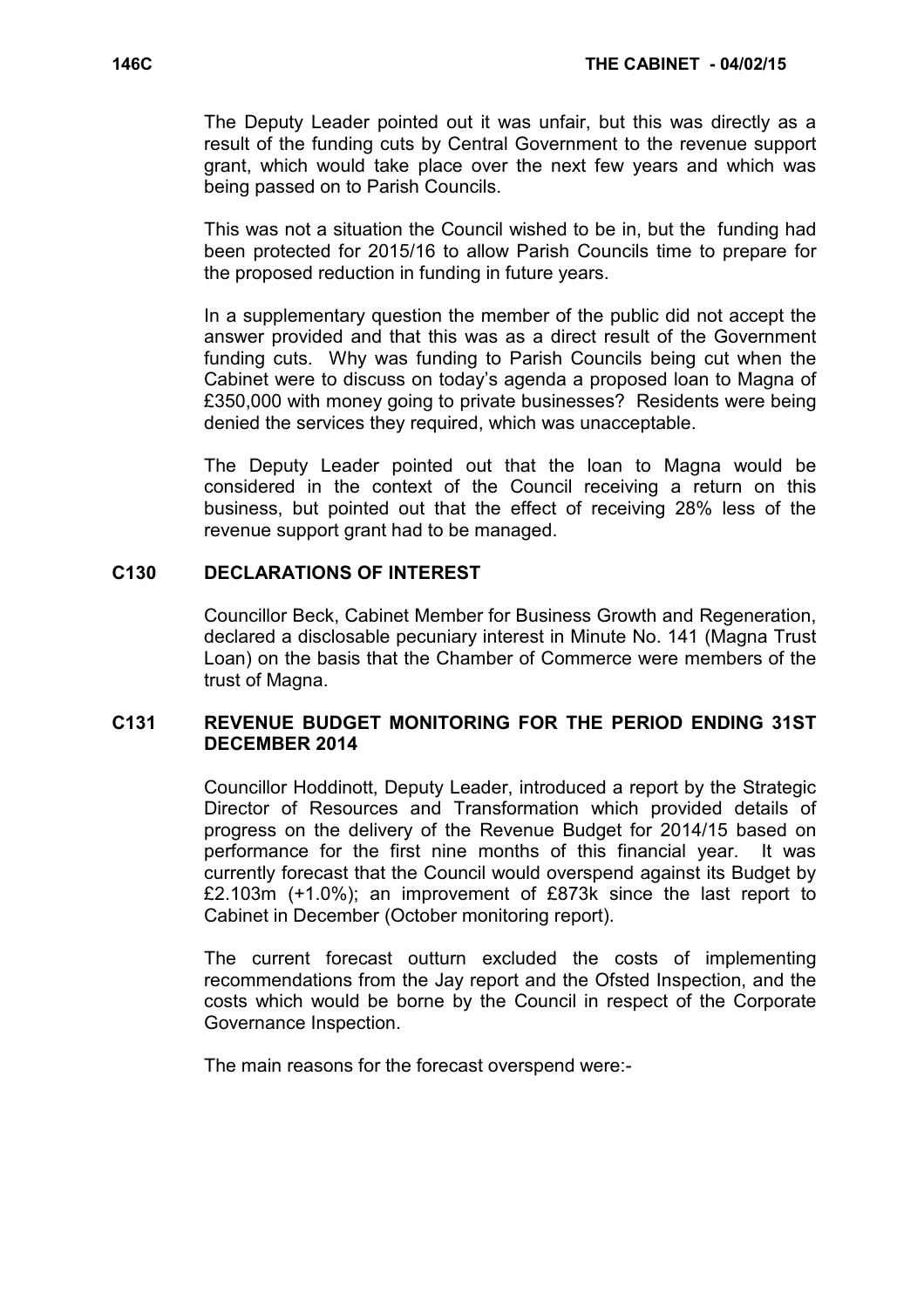- The continuing service demand and cost pressures for safeguarding vulnerable children across the Borough.
- Cost pressures arising from some schools converting to academies.
- Continuing Health Care income pressures and demand pressures for Direct Payments within Older People and Physical and Sensory Disability clients.
- Additional costs of responding to the Jay report and Ofsted recommendations.

Resolved:- That the current forecast outturn and the continuing financial challenge for the Council to deliver a balanced revenue budget for 2014/15 be noted.

## C132 RMBC "FACING THE CUTS, DELIVERING ROTHERHAM'S PRIORITIES" 2015/16-2016/17 - PUBLIC/EMPLOYEE CONSULTATION FINDINGS

 Councillor Hoddinott, Deputy Leader, introduced a report by the Strategic Director of Environment and Development Services, setting out the key headlines from the recent 'Facing the Cuts, Delivering Rotherham's Priorities' consultation which had taken place to help inform the Council's budget for 2015/15 and 2016/17. The consultation had been active since 1<sup>st</sup> November, 2014 and was completed on 31<sup>st</sup> December, 2014.

The consultation had been undertaken through input from a number of teams across the Council including Corporate Finance, Housing and Neighbourhood Area Partnerships and Engagement Service and Communications and Marketing. Rotherham residents and partner organisations had been asked to give their views on how the Council's budget should be spent and where reductions should be made on the following three priority areas:-

- − Protecting our most vulnerable children and adults
- Getting people into work and making work pay
- Making our streets cleaner and better

The consultation had also asked whether people would support an increase in Council Tax.

The report set out the methods of consultation utilised and a summary of the findings for the consultation with the public, partners, voluntary and community sector and employees.

The impact of the findings would be mitigated through robust research methodology and analysis of findings, balancing qualitative and quantative research methodologies distinguishing between respondents (such as Council employees, businesses, voluntary sector and the public) and a communication strategy that supported the consultation exercise.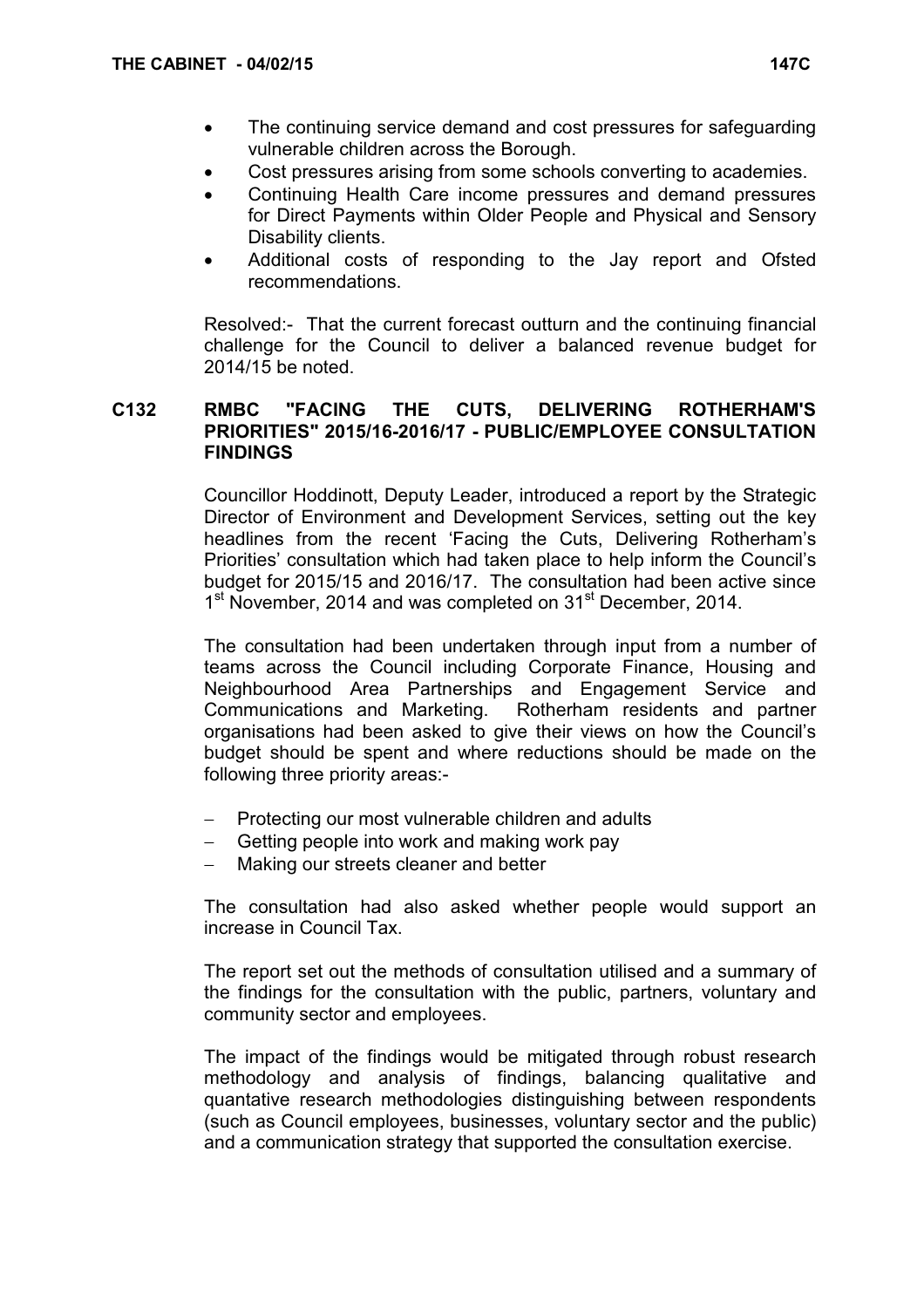All services would be encouraged to use the online forum as an integral part of their public consultation to ensure the momentum from the last two years was maintained. This would ensure that the response rate rose and improved as some momentum was lost between the last two budget consultation exercises when the online form was closed down.

Resolved:- (1) That the headline messages arising from the analysis of the budget consultation be noted.

(2) That consideration be given as to how the consultation findings aligned with and could/should influence the Council Budget for 2015/16 and 2016/17

(3) That the development of a communication plan to ensure that the Council was proactive in communicating both the results and the impact on decision making to the public and employees be supported.

# C133 SAFEGUARDING ADULTS ANNUAL REPORT 2013-2014

 Councillor Doyle, Cabinet Member for Adult Social Care and Health, introduced the Annual Report produced by the Rotherham Safeguarding Adults Board.

The Safeguarding Annual Report was a key mechanism through which every member of the Safeguarding Adults Partnership assured itself that Safeguarding Adults activity had been carried out effectively and to the expected standard.

Cabinet Members welcomed the report and the activity that had been taking place.

Resolved:- That the Safeguarding Adults Annual Report 2013-14 be received and the contents noted.

# C134 REVIEW OF NEIGHBOURHOOD CENTRES - FINAL RECOMMENDATIONS

Further to Minute No. 29 of 6<sup>th</sup> August, 2014, Cabinet, Councillor Godfrey, Cabinet Member for Safe and Attractive Neighbourhoods, introduced a report by the Strategic Director of Environment and Development Services, setting out proposals for the remaining nine Neighbourhood Centres and Borough-wide laundry and guest bedroom facilities following further consultation and usage analysis.

A thorough consultation exercise for each of the Neighbourhood Centres, including communal lounge areas, guest bedrooms and laundry facilities, had been undertaken to determine proposals relating to future use. The findings had been:-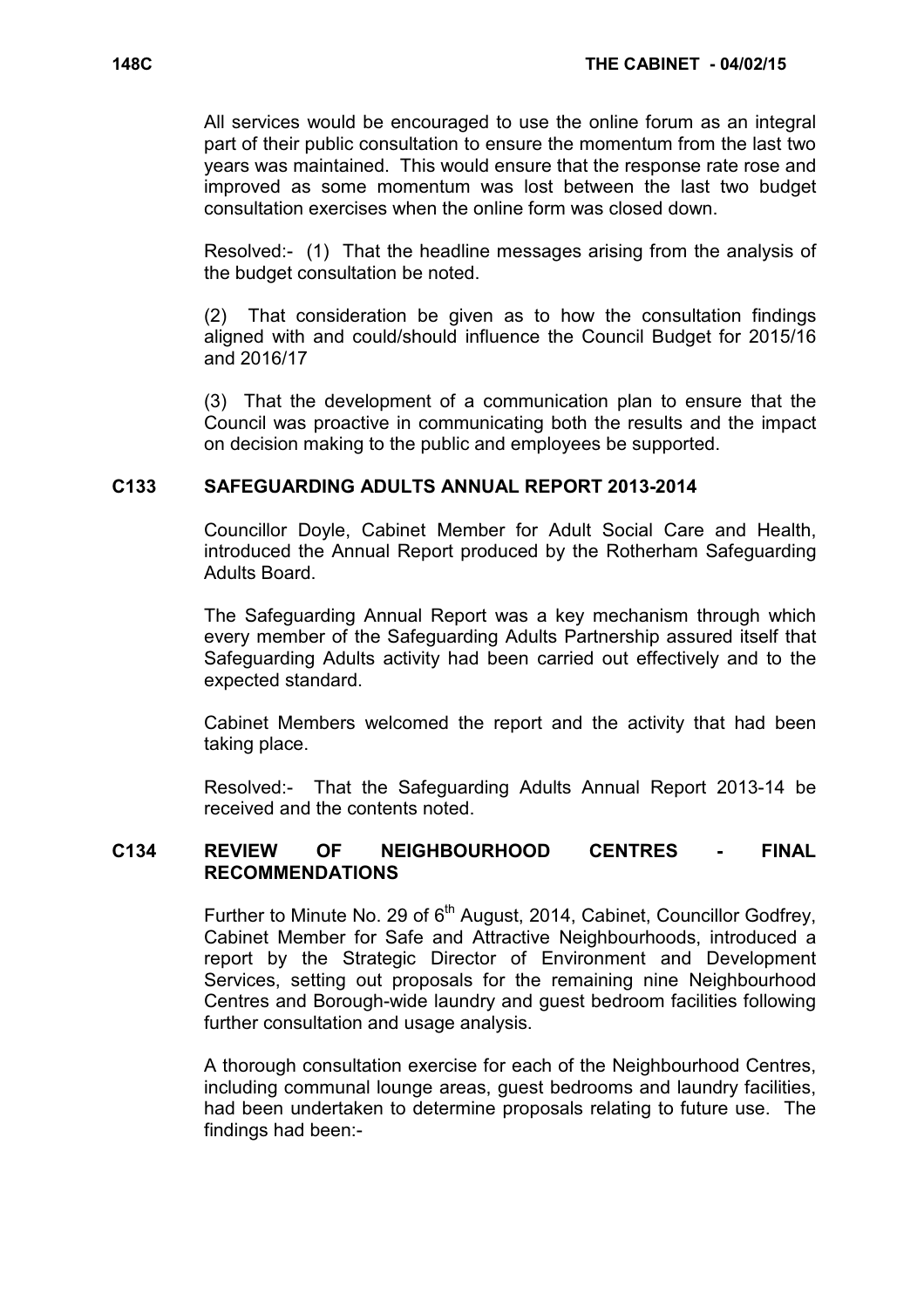- Retain one Centre the Centre was only used six hours per week but operated at a surplus and the majority of tenants wanted to retain it. It was located within a deprived area where the Service would like to work with the existing Tenant and Residents Association to increase usage
- Decommission eight Centres these Centres were not well used, most operated at a deficit and the majority of the tenants (on seven of the eight schemes) supported removal of the charge and an alternative use

The guest bedrooms would be removed from all facilities recommended for an alternative use. However, some of the laundry facilities may be retained if usage was above the proposed threshold. The Centres would be converted and re-let as Council homes to support housing need and demand subject to planning permission for a change of use. If planning permission was not granted that alternative options may have to be considered. Subject to the relevant approvals, the works would be phased with Centres already approved for conversion over a two year period (2015/16 and 2016/17).

The options for the proposed increase to the laundry charge were set out in the report submitted.

Informal discussions had been held with the Planning Service regarding the proposals for a change of use to residential units. There was a need to demonstrate that the existing community use was no longer required and that there was no other community use that could benefit from the building before considering allowing a change of use to residential. The Housing Service was able to justify that the community use was not viable based upon current usage and consultation feedback, however, there was a risk that planning permission would not be granted and alternative options would have to be considered. The units were located within older persons housing schemes and, therefore, future lettings would have to be sensitive towards the nature of the scheme with a relevant Local Lettings Policy being applied similar to lettings of former warden flats above centres.

It would be necessary to change the terms of the Tenancy Agreements if the communal facility was to be no longer available or changed to a nearby site. If the alternative facility was too far from the site or shared with properties of a different status, there may be a danger that they would lose their immunity from Right to Buy claims.

The Centres were currently operating at a deficit and there was no certainty that appropriate funding would be available to subsidise the units in future.

Cabinet Members welcomed the alternative arrangements that would be offered to tenants regarding the laundry service.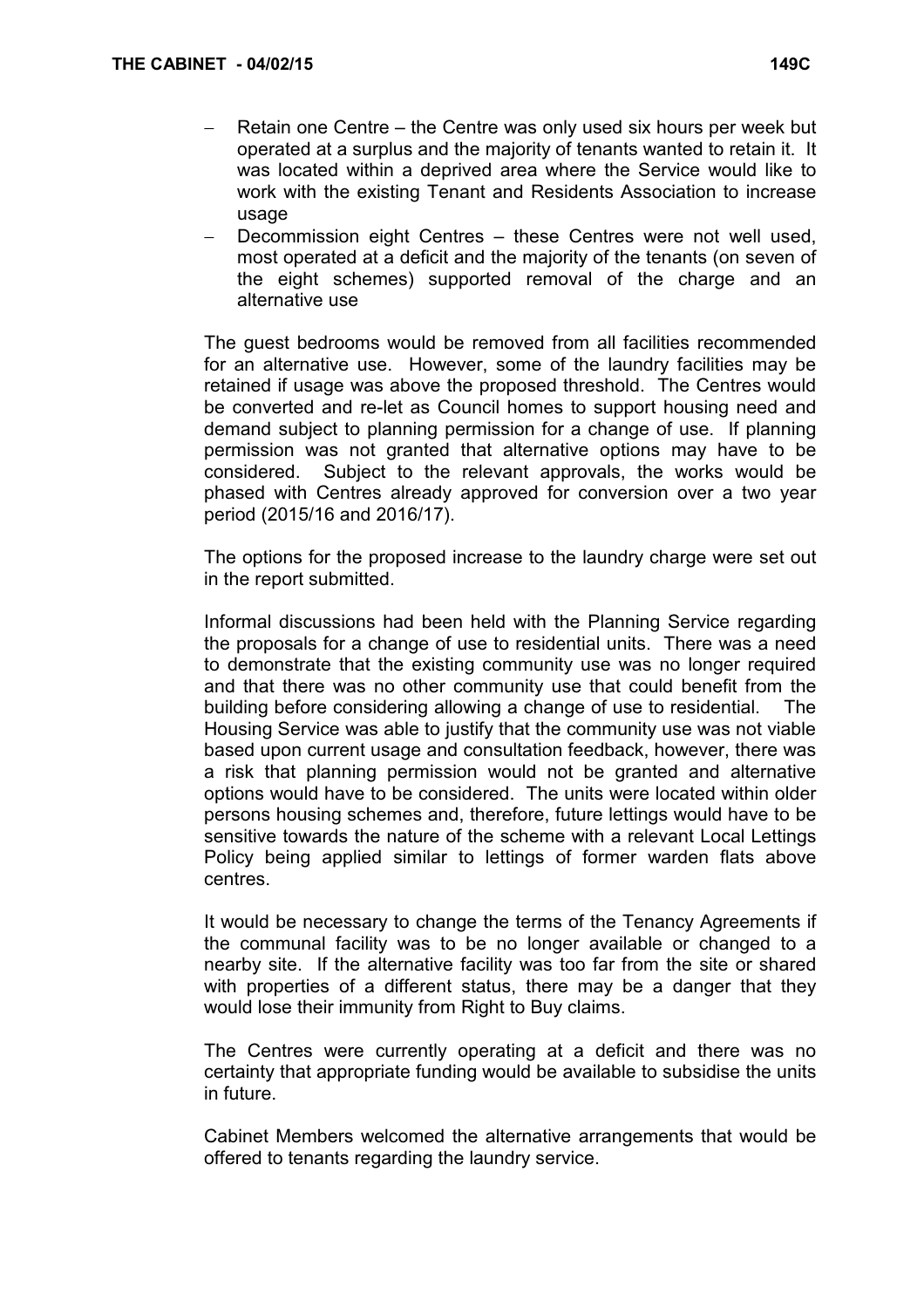Resolved:- (1) That the proposals identified for each Centre in Appendices 1 and 2 and as detailed in the report submitted be approved, namely:-

- − Retain one Centre
- Decommission 8 Centres for an alternative use subject to planning permission
- − Increase the laundry charge to £1.60 with a minimum threshold of ten tenants resulting in the retention of twenty-nine facilities and removal of eighteen facilitates
- Remove forty-three guest bedrooms for an alternative use
- Retain one guest bedroom and increase the charge to £10 per night

(2) That the removal of payphones within all Neighbourhood Centres be approved.

## C135 1 SHAFTESBURY SQUARE, ST ANN'S

 Councillor Godfrey, Cabinet Member for Safe and Attractive Neighbourhoods, introduced a report by the Strategic Director of Environment and Development Services, requesting the transfer/appropriation of No. 1 Shaftesbury Square, St. Ann's, from the General Fund into the Housing Revenue Account in accordance with Paragraph 175 of the Council's Financial Regulations.

The property concerned was a vacant disabled person's respite unit which was currently administered by Adult Services within the General Fund portfolio. The three bedroom bungalow was within a community of ten bungalows formerly supported by Grafton House. The Director of Adult Social Services had advised that the property was no longer required for its current purpose.

Two of the bungalows were currently vacant and needed to be allocated as soon as possible in order to avoid any further loss of rental and to help those people who were in desperate need of this type of accommodation.

Historically the properties had been let to single people and couples who received a care/support package from Grafton House. Now that the Grafton House service had ended a different approach was required to ensure the best use was made of the housing stock. It was proposed that the two empty bungalows (which included No. 1) be allocated to families with a disabled child(ren) or adults who were currently living in unsuitable homes.

Communication with the residents of the occupied bungalows and of the neighbouring Shaftesbury House was important in order to clearly explain the reasons for allocating the empty properties to families.

The remaining properties in the complex area were Housing Revenue Account properties.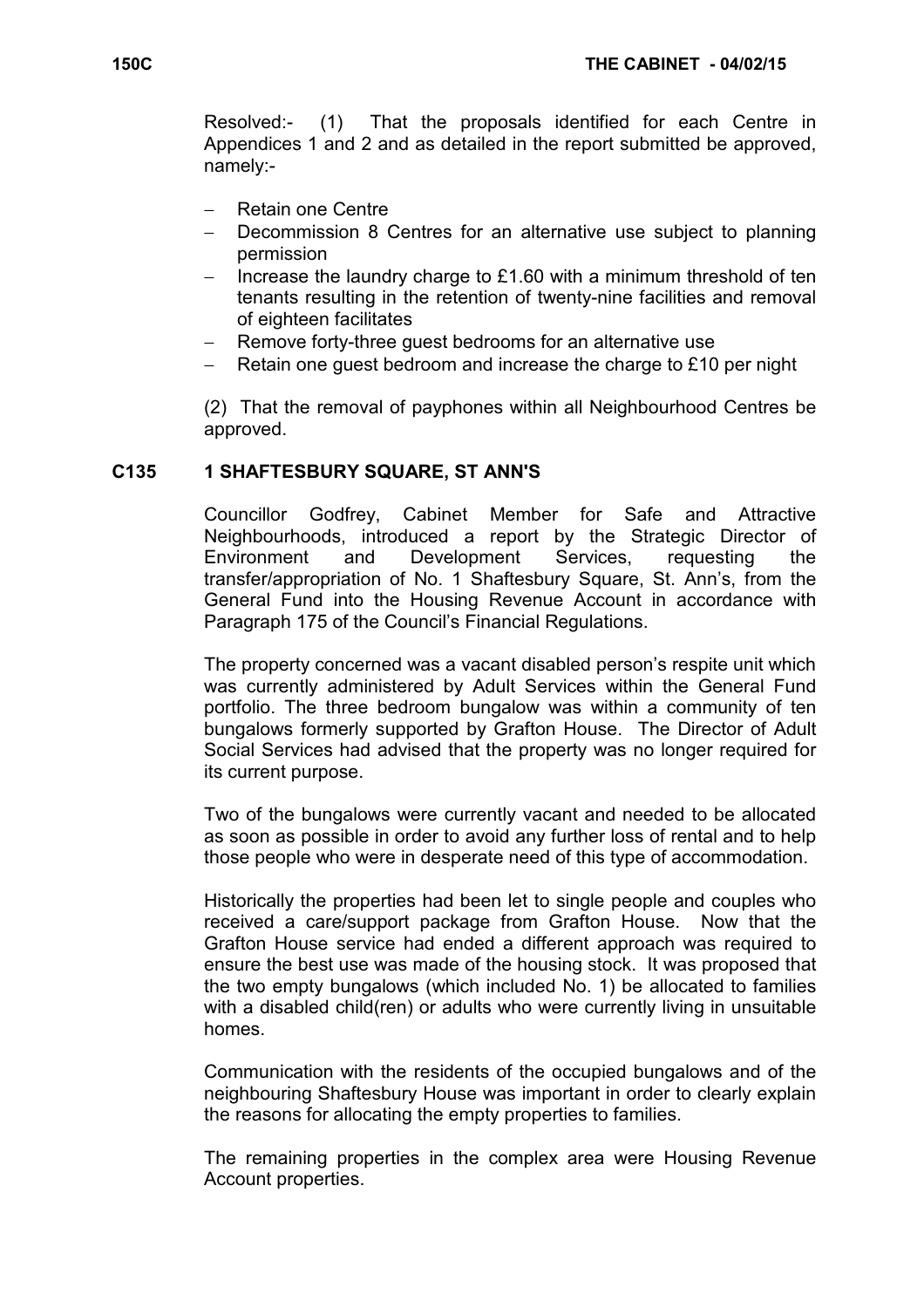Resolved:- (1) That the appropriation of No. 1 Shaftesbury Square, St. Ann's, from the General Fund to the Housing Revenue Account be approved as set out in the report submitted.

(2) That the Director of Legal and Democratic Services complete the necessary documentation.

(3) That the Director of Finance amend the Council's Asset Register and financial records accordingly.

# C136 HOUSE BUILDING ON MULTIPLE HRA SITES

 Councillor Godfrey, Cabinet Member for Safe and Attractive Neighbourhoods, introduced a report by the Strategic Director of Environment and Development Services, setting out proposals for over 150 residential development sites which had been identified across the Borough which were suitable for early delivery of a variety of house types and tenures.

The sites represented an important component of the Council's Housing Growth ambitions. To maximise the opportunity the Council had carried out a "Site Sifting" process to determine the most suitable shape and form of housing for each site.

The methodology used to carry out the site sifting was set out in the report submitted together with the initial results, analysis and a proposed delivery programme over the next three years. If approved, the proposals would generate New Homes Bonus and capital receipts to the Housing Revenue Account, new affordable and specialist housing and new homes for sale. There would also be a positive economic regeneration impact across the Borough.

If the proposed delivery programme was not supported the Council would loose the opportunity to create 987 new homes in areas of housing need. The value of assets could fluctuate and was very much dependent upon market conditions at the time of sale. It was uncertain at which point in the future the most difficult sites would become viable and generate a land receipt without further public funding support.

The site sifting process and the resulting draft New Housing Building Programme had been informed by information available at that time and, therefore, a number of assumptions had been necessary. As disposal plans and activity, such as site surveys and appraisal work, were completed new information and data may affect the final recommendations for a site.

Resolved:- (1) That the proposed delivery programme and the associated next steps, as set out in the report submitted, be approved.

(2) That the fourteen sites be disposed of to generate early wins.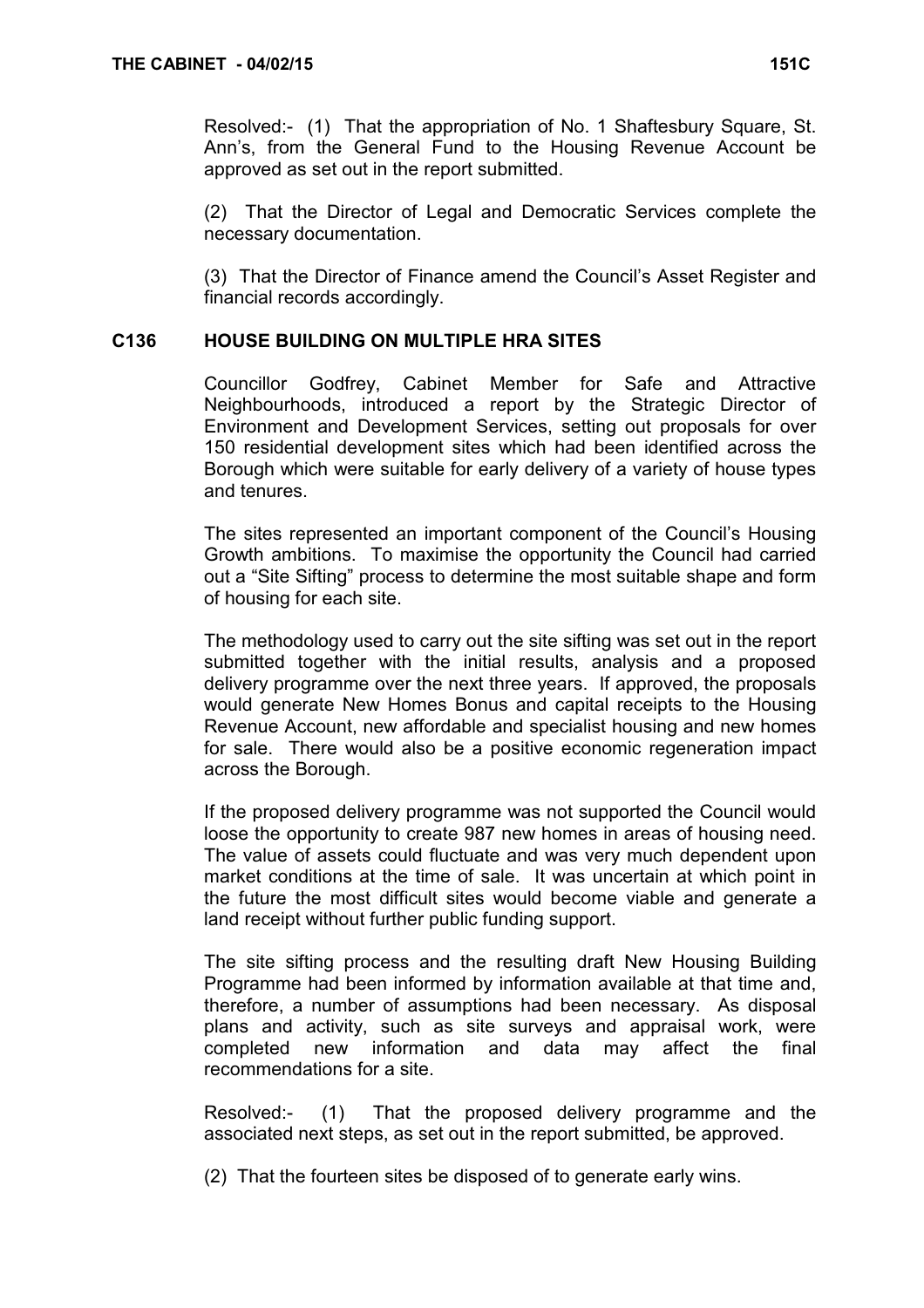(3) That the sixteen sites be offered to Registered Social Landlords to enable them to acquire the land for affordable housing development.

(4) That the Council commence the process of enabling custom built housing on identified Housing Revenue Account sites in the report submitted.

(5) That further work take place to develop a Local Authority new build programme as described in section 7.7 of the report submitted subject to financial constraints within the Housing Revenue Account business plan.

## C137 DEVELOPER SELECTION TO BUILD ON MULTIPLE HRA SITES

 Councillor Godfrey, Cabinet Member for Safe and Attractive Neighbourhoods, introduced a report by the Strategic Director of Environment and Development Services, setting out proposals for marketing seven Housing Revenue Account sites.

Following a review of Housing Revenue Account land it had been identified that there were advantages in clustering sites suitable for residential development and presenting them to the market as a more significant development opportunity than would otherwise happen if released in isolation. The analysis had identified that there were thirtyone sites which should be sold on the open market and forty-nine sites identified as being suitable for Specialist Social Housing or General Needs Social Housing. All the sites ranged in size and were spread geographically across the Borough.

The results of the soft market testing of releasing multiple sites had helped the Council understand market interest in the proposed approach and the advantages it would bring and how best to present the opportunity to the market.

If the proposals were supported, the associated development programme would represent an important component of the Council's housing growth ambitions, provide new housing that met local needs, have a positive regeneration impact and receive New Homes Bonus grant funding associated to the new housing.

Should the scheme be not supported it would result in a loss of £24.9 million investment in the immediate term and the lost opportunity to create fifty-eight new affordable homes in areas of housing needs.

An important driver for the scheme was to meet the demand for affordable housing in Rotherham and offer the opportunity for the Council to acquire eleven new dwellings that were of the size and type that met local demand. The Authority would also have the opportunity to acquire fortyseven Section 106 dwellings at 55% of market value if Housing Revenue account funding was available.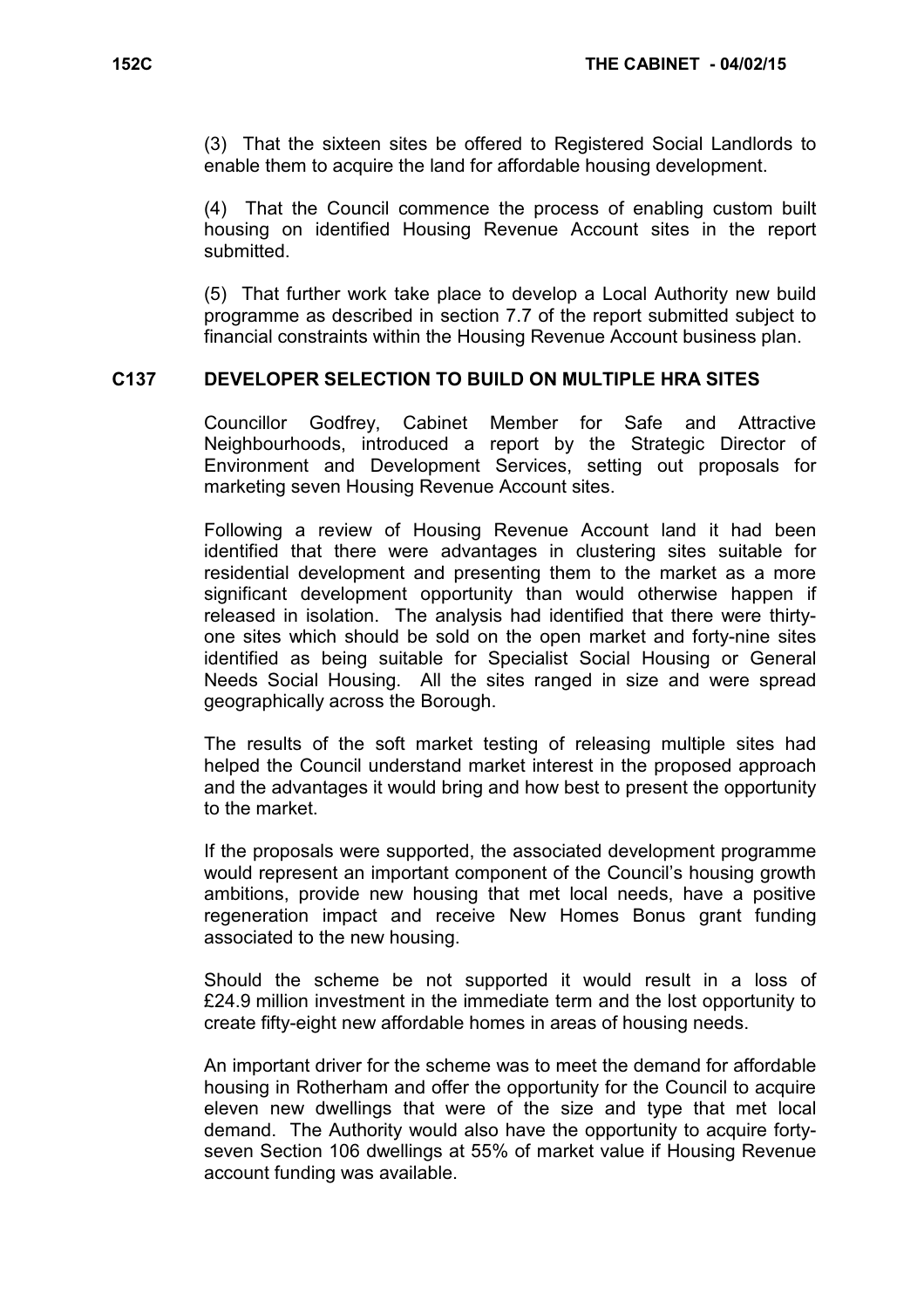Resolved:- (1) That the Council procure a development partner via the Home and Communities Agency's Developer Partner Panel to undertake residential development across seven Housing Revenue Account sites.

(2) That the tender documents give developers the opportunity to set out their preferred working arrangements with the Council that met local housing needs and provided the best consideration for the Council.

(3) That a Tender Evaluation report be submitted on completion of the tender process setting out recommendations to appoint a developer partner.

# C138 STRATEGIC ACQUISITIONS FOR SOCIAL HOUSING

 Councillor Godfrey, Cabinet Member for Safe and Attractive Neighbourhoods, introduced a report by the Strategic Director of Environment and Development Services, on the progress made to acquire residential properties to be added to the Council-owned housing stock.

To date, the Authority had purchased twenty-one properties at a cost of £1,302,547 and made a commitment to purchase a further forty new homes on Whinney Hill, Dalton, and Barbers Avenue, Rawmarsh. The cost of purchasing the properties, including fees and stamp duty land tax, was £4,102,632.

Additionally, a further fourteen homes had been identified as suitable for acquisition ten of which would be built by Strata Homes at Wadsworth Road, Bramley, and four by Jones Homes at Worksop Road, Aston. The anticipated cost of the fourteen units would be £1,400,000.

There was a minimal level of financial risk to the Council if the developer failed to deliver the units but every possible safeguard would be put in place to protect the Council's interests.

In order to ensure that the new Council homes were compliant with the standards the Council would utilise the services of a Quantity Surveyor from the Land and Property Team who would agree the specifications, timetable and monitor the ongoing build programme and sign off the units as being compliant with standards which would trigger payments.

Resolved:- (1) That acquisition of the twenty-one new Council homes to date and a commitment to purchase up to forty more homes, achieving excellent value for money, be noted.

(2) That the contracts for an additional fourteen properties at Wadsworth Road, Bramley, and Worksop Road, Aston, as set out in the report, be finalised requiring up to an additional £1,400,000 allocation for the acquisitions.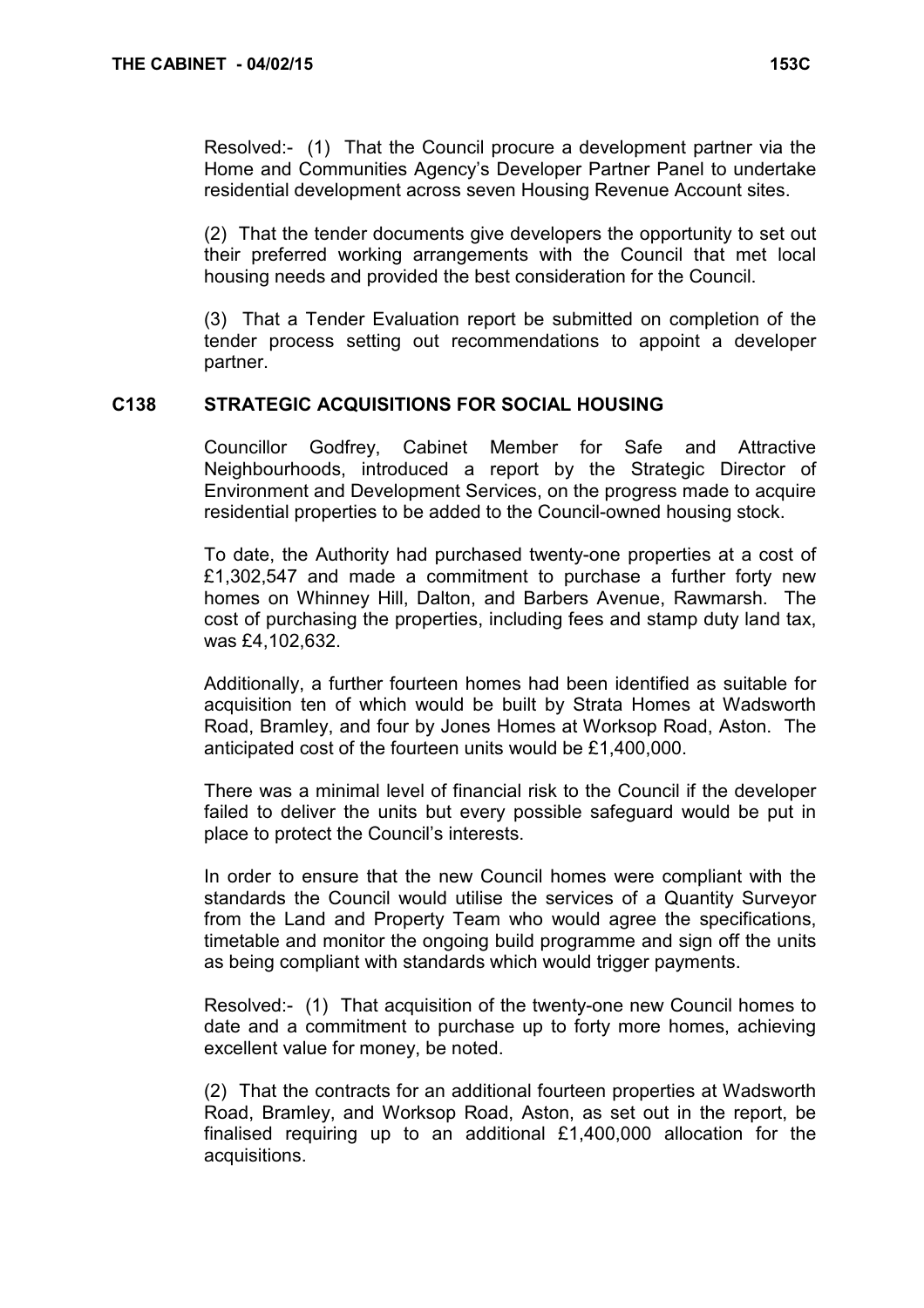#### C139 99A KNOLLBECK AVENUE, BRAMPTON BIERLOW

 Councillor Godfrey, Cabinet Member for Safe and Attractive Neighbourhoods, introduced a report by the Strategic Director of Environment and Development Services, seeking appropriation of No. 99a Knollbeck Avenue, Brampton Bierlow, from Economic Development Services to Neighbourhoods and Adult Services Housing Revenue Account.

The property was a vacant three bedroomed residential property located above retail units on Knollbeck Avenue. It had been empty for a considerable period of time and had been the subject of break-ins and was now in a poor state of repair. The appropriation would enable the funding of essential repairs and maintenance to enable the property to be let and managed as a Council home within the Council's Housing Service.

The cost of bringing the property back into use was estimated to be £55,000 from the Structural and One-Off Property budget in the Housing Revenue Account.

Resolved:- That the appropriation of No. 99a Knollbeck Avenue, Brampton Bierlow, into the Housing Revenue Account and brought back into residential use be approved.

# C140 LOCAL HIGHWAY MAINTENANCE CHALLENGE FUND: RMBC SCHEME BID

 Councillor Hussain, Cabinet Member for Environment Services, introduced a report by the Strategic Director of Environment and Development Services, outlining the Department for Transport's announcement on a Local Highway Maintenance Challenge Fund that local highway authorities could bid into for schemes that addressed local highway maintenance issues.

In accordance with the criteria, a strategic corridor scheme had been developed centred on the A630 that would benefit from the submission of a bid into the Fund. The bid consisted to two elements:-

- Major works to be carried out to Crinoline Bridge (A630) value of works £5.8M (Rotherham's contribution should be £580,000)
- Major maintenance works on the A630 (strategic network) value of works £5.8M (Rotherham's contribution should be £580,000)

Eligible highways authorities may submit a maximum of two bids, one small scheme (over £5M) and one large scheme (over £20M). The Fund was designed to help maintain existing local highways infrastructure. The A630 ran between Rotherham's boundary with Sheffield in the west through to the Doncaster boundary in the east, forming key strategic links to the M1 from Rotherham Town Centre, the Rotherham urban area and Waverley Advance Manufacturing Park. The A630 Centenary Way played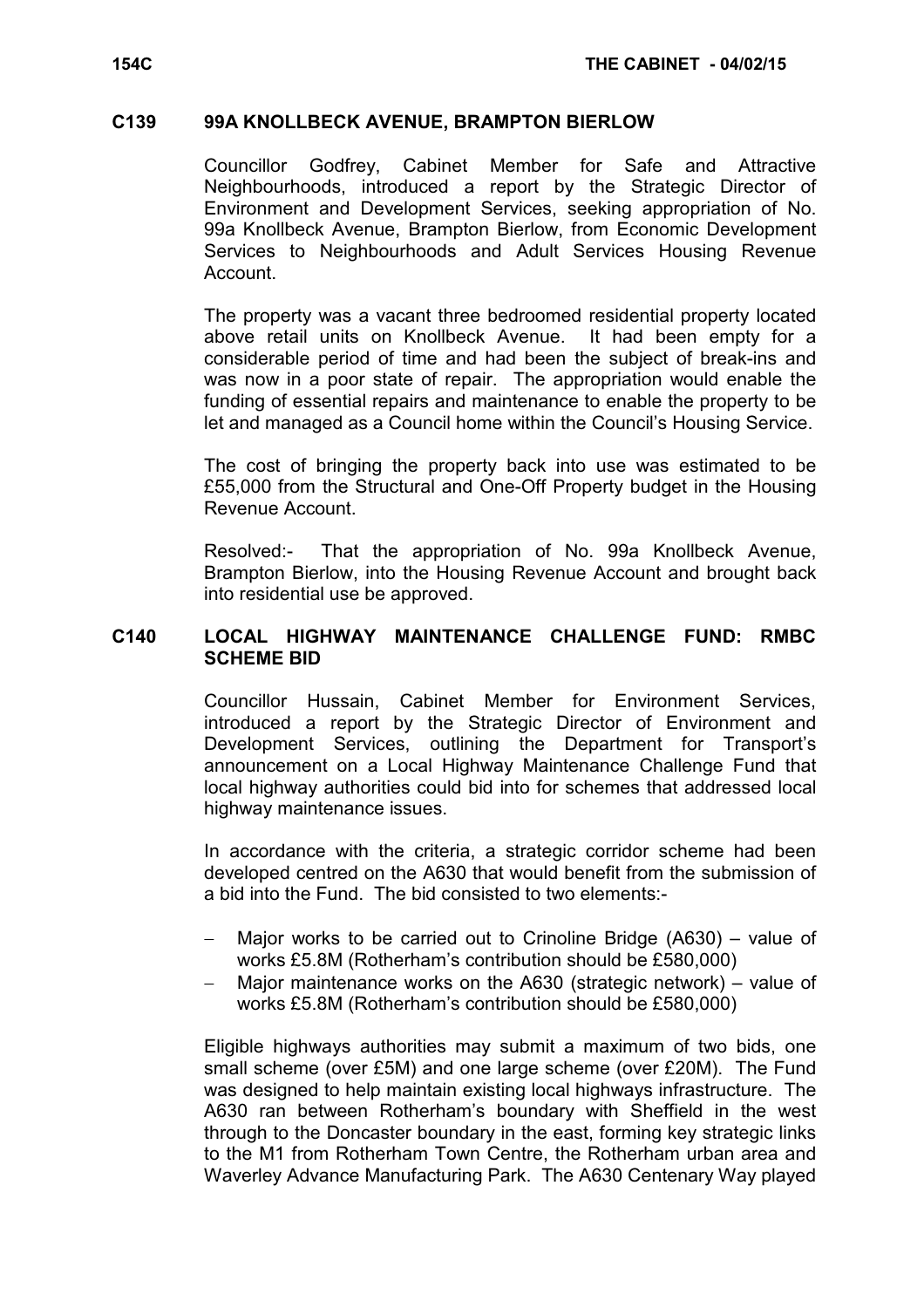a critical role in managing traffic movements through and around the Town Centre forming part of both the inner and outer ring road.

Reactive maintenance on the route introduced delay to drivers and the structural weakness of Crinoline Bridge (near to the junction of A630 Centenary Way and the A6021 Drummond Street) would ultimately require weight restrictions or closures to be imposed if left unaddressed. This would impose significant diversions and delay to drivers, bus passengers and freight movements resulting in a major adverse impact on the Rotherham Town Centre and urban economy.

The total cost of the scheme was £11.6M and the total contribution to the Local Authority to the Local Authority, therefore, would be £1.16M. It was likely that at least part of the Council's contribution would need to be provided through prudential borrowing in addition to Council Capital Receipts. The Department for Transport contribution would be £10.44M.

There was no certainty that applications to the Fund would be successful.

The bid must be submitted by on  $9<sup>th</sup>$  February, 2015 and on this basis a request had been submitted to the Mayor to exempt it from the call-in procedure.

Resolved:- (1) That the submission of a bid for the A630 Strategic Corridor Scheme to the Department for Transport's Local Highway Maintenance Challenge Fund (via the Combined Authority), as outlined in the report submitted, total cost £11.6M, be approved.

(2) That a contribution from the Council to the scheme of 10% (£1.6M) be approved.

(3) That it be noted that there would be no further contributions from the Department for Transport towards the scheme costs above their contribution of £10.44M (as set out in the bid) and that any expenditure above the estimated scheme cost (including contingency) of £11.6M rests with the Council.

(The Mayor exempted this item from call-in due to the deadline for submission of bids being  $9<sup>th</sup>$  February, 2015.)

# C141 MAGNA TRUST LOAN RENEWAL

 Councillor Hoddinott, Deputy Leader, introduced a report by Strategic Director of Resources and Transformation, proposing the provision of a one year loan facility to the Magna Trust of up to £250,000. The existing £250,000 loan would be repaid by the  $31<sup>st</sup>$  March, 2015, deadline before the new loan was taken out.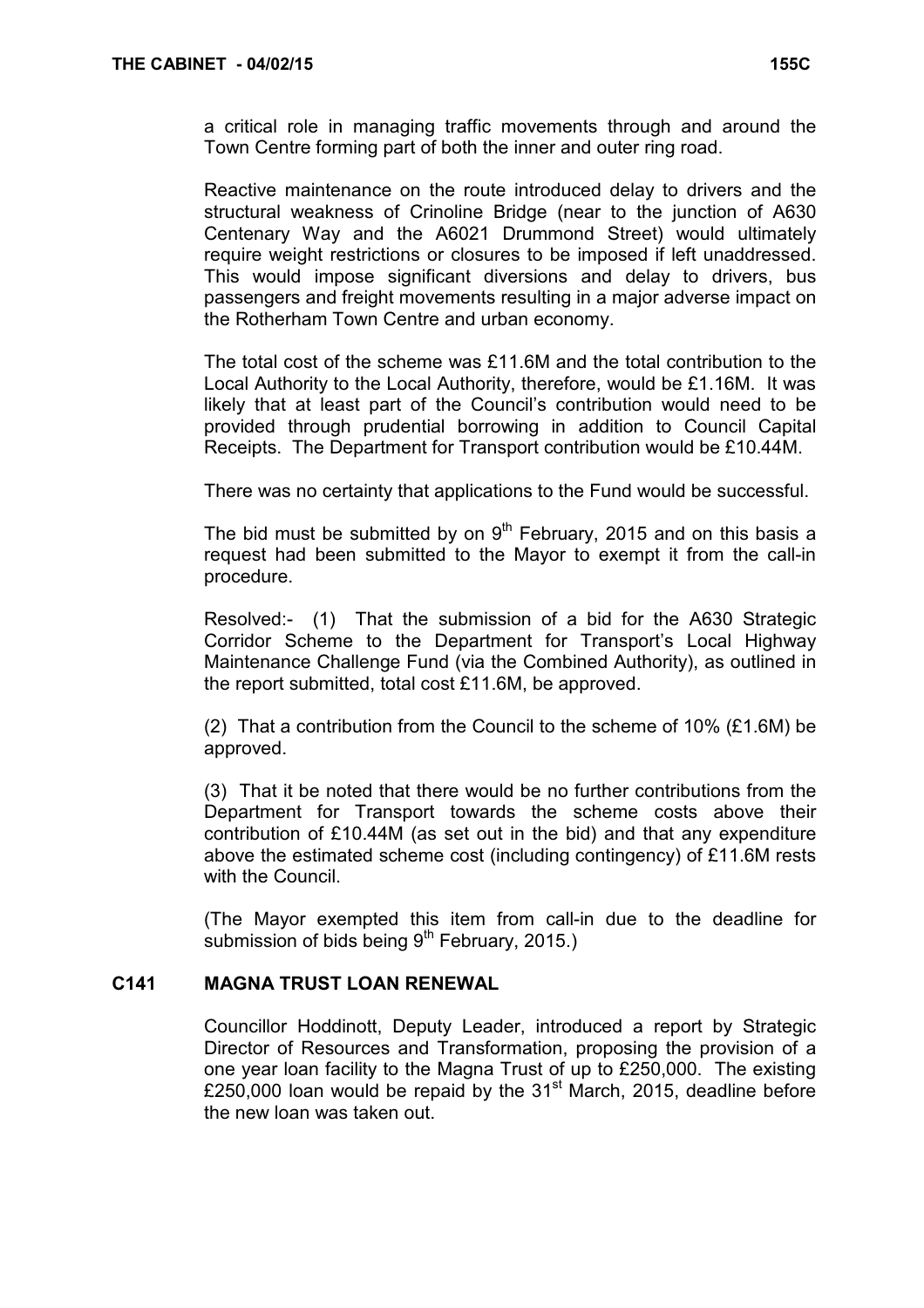In accordance with her delegated powers, an urgent decision had been taken by the Chief Executive to provide an immediate additional loan facility of up to £100,000 to the Magna Trust. This represented an increase of up to £100,000 to existing one year loan facility of £250,000.

It was suggested that an independent consultant be appointed to undertake a review of Magna's business, to help to strengthen the Magna business plan and to assess the future viability of Magna and to give some assurances moving forward. On this basis it was suggested that the short term loan facility be deferred pending the outcome of the review.

Councillor Cowles asked if the numbers for Magna in their financial statements had been looked at because from his point of view only one conclusion could be drawn.

The Deputy Leader pointed out that appointment of an independent consultant to review Magna's current trading position would consider in detail their financial position, whilst taking account of opportunities for Magna moving forward

Resolved:- (1) That a short term Council loan facility to the Magna Trust of £250,000 be deferred.

(2) That the decision taken by the Chief Executive on  $16<sup>th</sup>$  January, 2015, in accordance with her delegated powers, to provide Magna with an immediate additional £100,000 loan facility, to be drawn down by Magna on demonstration of need, be noted.

(3) That the appointment of an independent consultant to undertake a review of Magna's business, to help to strengthen the Magna business plan and to assess the future viability of Magna, be approved and a report be submitted back to the Cabinet in due course.

(Councillor Beck, Cabinet Member for Business Growth and Regeneration, declared a disclosable pecuniary interest in Minute No. 141 (Magna Trust Loan) on the basis that the Chamber of Commerce were members of the trust of Magna and left the room whilst the item was discussed)

# C142 EXCLUSION OF THE PRESS AND PUBLIC

 Resolved:- That, under Section 100A(4) of the Local Government Act 1972, the press and public be excluded from the meeting for the following item of business on the grounds that it involves the likely disclosure of exempt information as defined in Paragraph 3 of Part I of Schedule 12A to the Local Government Act 1972 (information relating to the financial or business affairs of any person (including the Council)).